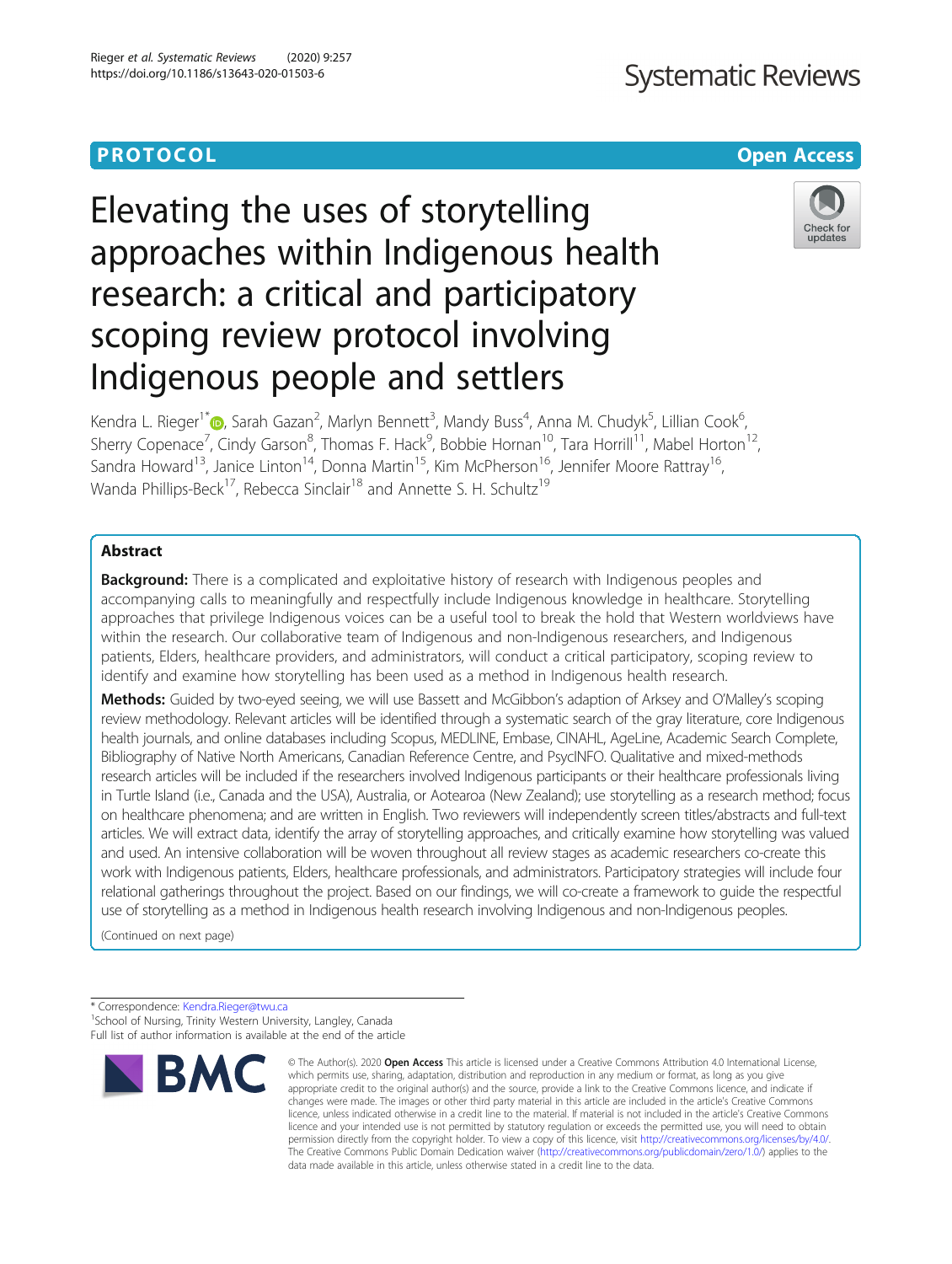#### (Continued from previous page)

Discussion: This work will enable us to elucidate the extent, range, and nature of storytelling within Indigenous health research, to critically reflect on how it has been and could be used, and to develop guidance for the respectful use of this method within research that involves Indigenous peoples and settlers. Our findings will enable the advancement of storytelling methods which meaningfully include Indigenous perspectives, practices, and priorities to benefit the health and wellbeing of Indigenous communities.

Systematic review protocol registration: Open Science Framework [\(https://osf.io/rvf7q\)](https://osf.io/rvf7q)

Keywords: Storytelling, Stories, Indigenous peoples, First Nations, Inuit, Metis, Aboriginal and Torres Strait Islander peoples, Maori, Aboriginal peoples, Native Americans, Alaska Native peoples, Two-eyed seeing, Decolonizing research, Qualitative, Scoping review, Health, Turtle Island, Canada, USA, Australia, Aotearoa, New Zealand

#### Background

In the current era of reconciliation, health research that prioritizes Indigenous values, epistemology, and histories has become imperative and researchers are increasingly exploring decolonizing research agendas [\[1\]](#page-7-0). Decolonizing research approaches shift the nature of relationships, with the aim to build relationships of mutual trust and respect [\[1\]](#page-7-0). In Canada, the Tri-Council Policy Statement [\[2](#page-7-0), [3](#page-7-0)] clearly outlines that research concerning Indigenous peoples must be respectful, involving engagement and collaboration and resulting in reciprocal relationships. Within Indigenous health research, storytelling has emerged as an approach that acknowledges Indigenous oral traditions, creates spaces to share wholistic knowledge about health and illness experiences, and invites community involvement [[4](#page-7-0), [5\]](#page-7-0). As a research method, storytelling privileges the voices of those often marginalized and silenced within society; thus, it can be a powerful decolonizing approach [\[4](#page-7-0)].

Given the historical legacy, and ongoing realities of health research as a colonial tool that delegitimizes Indigenous peoples' knowledge and ways of being, a critical and participatory scoping review [\[6,](#page-7-0) [7\]](#page-7-0) of how storytelling is being used within Indigenous health research studies is essential. Our diverse team of Elders, Indigenous patients, healthcare professionals, and healthcare administrators, and Indigenous and non-Indigenous researchers believes that it is vital to do so in a relational way which fosters the inclusion of varying perspectives in the review procedures and interpretation of findings. There is a need to collectively identify and articulate respectful storytelling approaches for patient-orientated research that involves partnerships among Indigenous and non-Indigenous peoples. This collaborative review will inform future directions for decolonizing, patientoriented research when working with Indigenous communities and their health.

In Canada, the Truth and Reconciliation Commission Calls to Action [\[8](#page-7-0)] and the National Inquiry into Missing and Murdered Indigenous Women and Girls Calls for Justice [\[9](#page-7-0)] challenge healthcare professionals to include Indigenous knowledge and wellness practices in healthcare. Health and wellness services are most effective when they are designed and delivered in a manner consistent with and grounded in the practices, worldviews, cultures, languages, and values of the distinct Indigenous peoples they serve [\[9](#page-7-0)]. However, research has historically been exploitative and conducted with little regard for Indigenous values or priorities, with detrimental consequences for Indigenous peoples' health [\[10\]](#page-7-0). For centuries, Western scientific approaches dismissed Indigenous ways of knowing as incongruent with rigorous research, and colonial perspectives dominated interpretations of Indigenous peoples' experiences [\[10](#page-7-0)–[12\]](#page-7-0). Smith [\[11](#page-7-0)] notes that even the word "research" is deeply offensive and traumatic to many Indigenous peoples. When research is conducted from a Western paradigm alone, the findings and resultant policies further entrench colonialism, ignore health and wellness practices of Indigenous peoples, and fail to align with the priorities of Indigenous peoples [\[12](#page-7-0), [13\]](#page-7-0). Further, non-Indigenous people have committed research atrocities towards Indigenous peoples, such as unethical nutritional experiments and vaccine trials, which has propagated mistrust [[12\]](#page-7-0). Disruption of the dominance of Western ways of knowing within health research requires the advancement of methods that meaningfully involve Indigenous peoples and their worldviews, knowledge, and practices into healthcare [[10,](#page-7-0) [12,](#page-7-0) [14](#page-7-0)].

Storytelling is identified as a decolonizing research method which can be grounded in Indigenous epistemologies and foster culturally respectful and responsive research [\[10\]](#page-7-0). There is a strong oral history with Indigenous peoples, which involves engaging in relational processes and honoring protocol based on tribal knowledge [\[12](#page-7-0), [15,](#page-7-0) [16\]](#page-7-0). Storytelling plays a crucial role within Indigenous communities and can be a powerful form of resistance to colonialism as stories remind people of who they are, where they come from, and what they understand [\[16](#page-7-0)–[18\]](#page-7-0). The use of Indigenous languages in storytelling engages people, elicits emotions, results in a greater meaning, and promotes the health and wellness of communities. Storytelling research approaches are widely acknowledged as important methods in Indigenous research and can challenge the dominance of Western worldviews [[18\]](#page-7-0). Stories hold holistic knowledge and situate this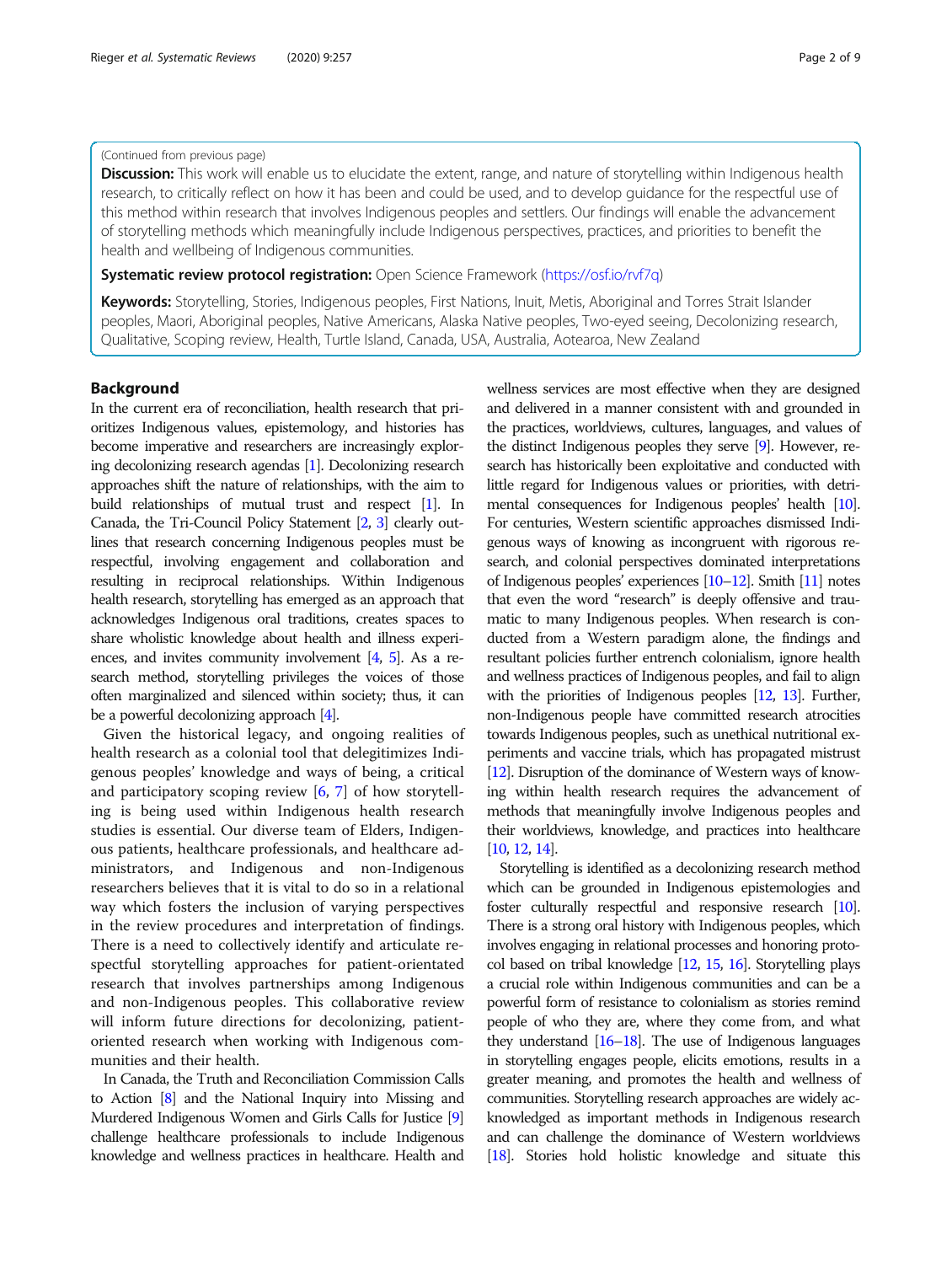knowledge in relationships and place; thus, they provide a culturally nuanced way of knowing and a legitimate form of understanding complex phenomenon related to health [\[18\]](#page-7-0). As well, as a form of art-based inquiry, storytelling can open up alternative avenues for expressions of life experiences [[19](#page-7-0)–[21\]](#page-7-0). The arts can engage people physically, emotionally, mentally, socially, and spiritually and provide a vessel for holistic knowledge, which is harmonious with Indigenous values and history. There are numerous examples of storytelling in Indigenous health research which demonstrate its potential for illuminating Indigenous knowledge and practices [\[5](#page-7-0), [15,](#page-7-0) [22](#page-7-0)–[25](#page-8-0)]. For example, researchers have used storytelling in a participatory action research project to engage with the community and understand Inuit peoples' experiences of living with diabetes [\[22](#page-7-0)]. Digital storytelling, which involves the creation of a 3–5-min video using multimedia materials (i.e., narrative, photographs, music) to tell a personal story, is increasingly being used in Indigenous health research [[26,](#page-8-0) [27](#page-8-0)]. Fontaine, Wood, Forbes, and Schultz [[5](#page-7-0)] used digital storytelling to collaborate with First Nations' women with experiences of a heart condition to understand concepts, language, and experiences about their heart health. Other members of this current research team found a digital storytelling workshop to be instrumental in engaging with First Nations' women about their experiences with breast cancer [\[28](#page-8-0)].

Storytelling methods come with an ethical obligation to ensure that Indigenous peoples and their stories are not exploited [[16,](#page-7-0) [18](#page-7-0)]. Archibald and colleagues [\[4](#page-7-0)] describe the importance of researcher preparation to become story-ready—to learn the nature and protocols for using Indigenous stories respectfully. Stories need to be understood within the context that they are created and with an appreciation of the underlying epistemological assumptions to avoid problematic interpretations and harm infliction. Cunsolo Willox warns that if used without socio-cultural and personal sensitivity, storytelling can "reify, objectify, essentialize, and/or further marginalize individuals and communities" and "allow non-Indigenous researchers to say what they want to say" ([[15\]](#page-7-0), p. 129-130). Indigenous health research is often carried out by academics associated with universities, institutions dominated by Western worldviews [[18\]](#page-7-0). Thus, it is critical to understand how the guardianship and interpretation of participants' stories are occurring within research settings [[18\]](#page-7-0).

As the body of research incorporating storytelling as a method in Indigenous health research grows, a critical review aimed to advance our ways of understanding this decolonizing research method is imperative. Our liaison librarian for Indigenous health (JL) searched key databases and found no current or planned review on storytelling as a method in Indigenous health research. This protocol outlines how our team of Indigenous and nonIndigenous researchers, and Indigenous patients, Elders, healthcare professionals, and healthcare administrators, will conduct a critical, participatory scoping review [\[6](#page-7-0), [7](#page-7-0)] of the use of storytelling in Indigenous health research. Based on our findings, we will then develop a framework for the respectful use of storytelling in health research that involves partnerships of Indigenous and non-Indigenous people. Our work is critical to elevating storytelling within health research and producing evidence located within Indigenous worldviews which can better inform healthcare services and delivery. As well, our project will promote patient-engaged research as our team includes Indigenous patients; together, we will critically reflect upon storytelling methods to facilitate more comprehensive, respectful, and relevant future research projects employing storytelling methods [[22\]](#page-7-0).

#### Theoretical perspectives guiding our work

The concept of two-eyed seeing will guide our review [[29,](#page-8-0) [30\]](#page-8-0). A two-eyed seeing perspective proposes that both Indigenous and Western ways of knowing are important for building upon existing knowledge [[29,](#page-8-0) [30\]](#page-8-0). In this way, knowledge is known to be rooted in a both/ and perspective rather than an either/or perspective, and as such, each worldview is respected as a legitimate source of understanding [\[29](#page-8-0)]. As we aim to develop respectful research partnerships between Indigenous and non-Indigenous team members, this approach will enable us to come together as an interdisciplinary research team who will lend distinctive, valuable perspectives to the study. These perspectives will guide the research process, interpretation of findings, and knowledge dissemination.

The Strategy for Patient-Oriented Research Patient Engagement Framework and the Capacity Development Framework will also inform our project [\[31,](#page-8-0) [32](#page-8-0)]. The Patient Engagement Framework prioritizes patients as active partners in research. Key principles for patient engagement are described as inclusiveness; support for patients to ensure full contribution; mutual respect between researchers, clinicians, and patients; and a commitment to "co-build" throughout the research process. This framework has supported the inclusion of Elders, patients, administrators, and healthcare professionals early and throughout the research process and also guides the nature of our partnerships through its patient engagement principles. The goal of capacity development in patient-oriented research is to build training for patientoriented research, mentoring, and career support into the research project; the Capacity Development Framework serves as a tool to guide this process. Our team will prioritize the ongoing development of a supportive and collaborative research environment for patients, clinicians, trainees, and researchers at multiple career stages.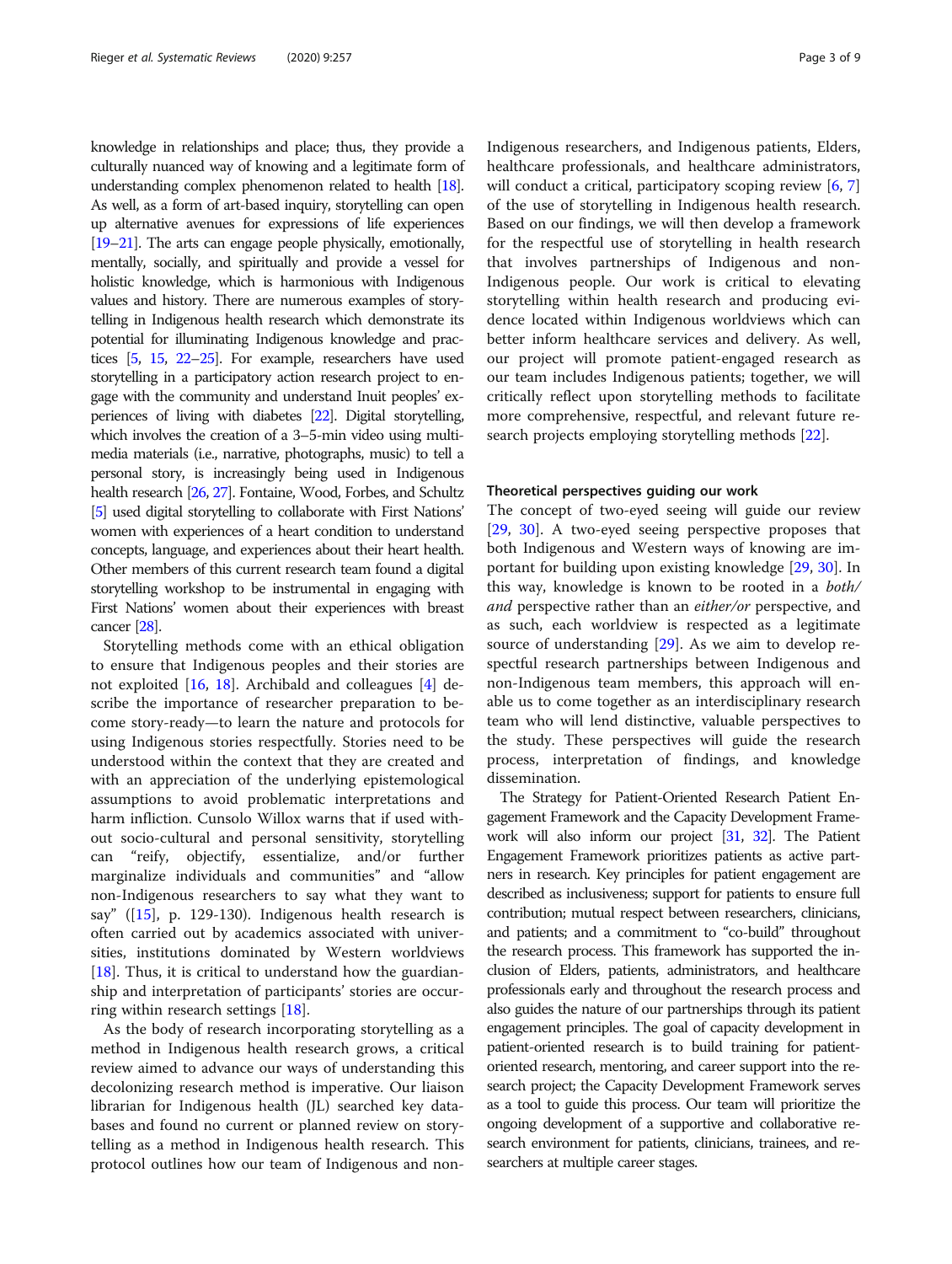#### Review purpose

Our purpose is to identify and examine how storytelling has been used as a method in Indigenous health research on Turtle Island [\[33](#page-8-0)] (i.e., Canada and the USA), Australia, and Aotearoa (New Zealand).

#### Methods

The review protocol has been registered within the Open Science Framework database (<https://osf.io/rvf7q>) and is being reported according to the reporting guidance provided in the Preferred Reporting Items for Systematic Reviews and Meta-Analyses Protocols (PRISMA-P) statement (see checklist in Additional file [1](#page-7-0)) [[34](#page-8-0), [35](#page-8-0)]. The PRISMA Extension for Scoping Reviews (PRISMA-ScR) checklist will structure the reporting of our review [[36](#page-8-0)]. Guided by two-eyed seeing [\[29,](#page-8-0) [30\]](#page-8-0), our design will include both Western and Indigenous research approaches. We will conduct a scoping review of research articles that used storytelling as a method in Indigenous health research. A scoping review is a type of knowledge synthesis, emerging from Western ways of knowing, that aims to map "the key concepts underpinning a research area and the main sources and types of evidence available." [\[7\]](#page-7-0)<sup>p.21</sup> Some argue that scoping reviews need to move towards more reflexive and subjective engagement with literature and that they can become critical methodologies if researchers engage in an "unpacking of a problematic that situates the work historically and methodologically." [[10](#page-7-0)] p. 178 Bassett and McGibbon adapted Arksey and O'Malley's scoping review method to develop a critical participatory and collaborative scoping review approach, which we will use for our work [\[6](#page-7-0), [7\]](#page-7-0). Through our Relational Network comprised of Elders, Indigenous patients, healthcare professionals, healthcare administrators, and Indigenous and non-Indigenous researchers, we will map and critique the literature. Our Relational Network will be involved in a collaborative level of engagement throughout all review stages to provide expertise that will shape the scoping review procedures, interpret and critically reflect on this body of work, and guide knowledge translation strategies [[6,](#page-7-0) [10\]](#page-7-0). Although a scoping review is a Western methodology, we have taken a decolonizing approach to the research and will include ways of knowing that are grounded in Indigenous perspectives such as including traditional practices in our work together, paying careful attention to relational knowing, engaging in collective interpretation and critical reflection with a team of Indigenous and non-Indigenous people, and giving back to the community  $[10, 18]$  $[10, 18]$  $[10, 18]$  $[10, 18]$ .

Our scoping review will follow six iterative stages: (1) refining the research objectives; (2) identifying relevant studies; (3) study selection; (4) charting the data; (5) collating, summarizing, and reporting the results; and (6) consultation  $[6]$  $[6]$  $[6]$ . This fifth stage will also involve cocreating a framework for the respectful use of storytelling in Indigenous health research. Scoping reviews often include a sixth discrete stage of stakeholder consultation, but our participatory approach will be a more intensive, comprehensive collaboration woven throughout all five study stages as academic researchers co-create this work with Elders, and Indigenous patients, healthcare professionals, and healthcare administrators [[7](#page-7-0)].

#### Stage 1: Identification of research objectives

Our broad research objectives define our scope of inquiry and will act as a flexible roadmap to guide the review. Our research objectives are to (1) determine the extent, range, and nature of storytelling as a method within Indigenous health research; (2) identify exemplary practices and/or problematic omissions in the respectful use of storytelling in Indigenous health research; (3) develop a framework for the respectful use of storytelling as a method in Indigenous health research to guide future patient-orientated research involving Indigenous and non-Indigenous peoples; and (4) achieve the first three objectives in a participatory and collaborative way through relationship and dialogue with our Relational Network of diverse team members (Elders, Indigenous patients, healthcare professionals, and healthcare administrators, and Indigenous and non-Indigenous re-searchers) [\[6](#page-7-0)]. Indigenous "patients" involved in this review are research team members who have been patients of the healthcare system and also have been previously involved in a storytelling research study. Thus, each "patient" will bring perspectives from both experiences. We will refine our research objectives (1–3) through our Relational Network discussions. Key concepts of our objectives (e.g., storytelling, Indigenous, research) are defined in the next section in which we describe our inclusion and exclusion criteria.

#### Stage 2: Identifying relevant studies

Our Relational Network will meet to develop a search strategy regarding inclusion criteria (e.g., storytelling definition), keywords, and literature sources.

#### Search methods

To identify relevant studies, we will conduct a systematic search with keywords, medical subject headings, and/or subject headings combined with Boolean terms and adapted to the syntax in specific databases. Our search strategy and key search terms will be informed by our inclusion criteria, Relational Network discussions, and a preliminary literature review of storytelling and its variants. See Additional file [2](#page-7-0) for a search strategy example. Our expert Indigenous health liaison librarian (JL) will systematically search electronic databases and the gray literature for potentially eligible studies [[37](#page-8-0)]. Databases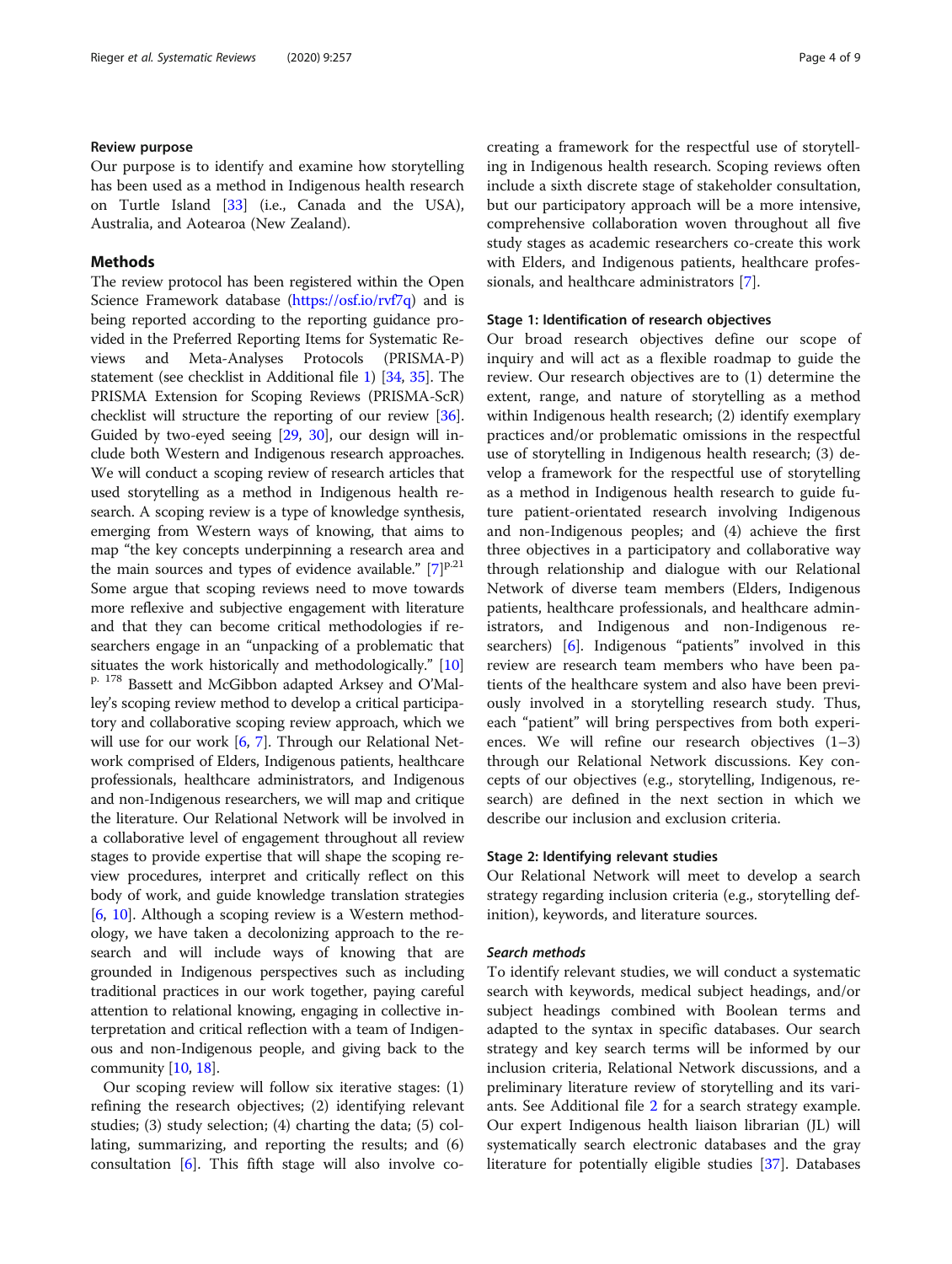to be searched for academic journal articles will include Scopus, MEDLINE, Embase, EBSCOhost (including CINAHL, AgeLine, Academic Search Complete, Bibliography of Native North Americans, and Canadian Reference Centre), and PsycINFO. Additional searching for core journals in Indigenous health will be done if they are not indexed in MEDLINE, CINAHL, or Embase. As well, we will use snowball sampling and search the reference lists of all included articles and perform a Scopus forward reference search. The gray literature search will include carrying out advanced searches in Google, reviewing the content on relevant websites, and searching other sources recommended by our Relational Network. Unindexed or gray literature will be included if it meets the criteria for inclusion, and the criteria for dates will arise from our iterative review process.

#### Inclusion/exclusion criteria

We will include qualitative primary studies and the qualitative component of mixed-methods primary studies that use storytelling methods during the research process. The studies can include, but will not be limited to, qualitative research designs such as Indigenous methodologies, participatory action research, phenomenology, grounded theory, ethnography, interpretive description, and narrative inquiry. Our inclusion criteria address the key ideas in our review purpose regarding the populations, contexts, and concepts of the included studies. Study participants will be children, adolescents, or adults who are Indigenous peoples, or their healthcare professionals, residing on Turtle Island [\[33](#page-8-0)] (i.e., Canada and the USA), Australia, or Aotearoa (New Zealand). We will include these places as they share similar experiences with colonization and notable health disparities among Indigenous peoples [[38\]](#page-8-0). Although there is no widely accepted definition, we define Indigenous populations as "communities that live within, or are attached to, geographically distinct traditional habitats or ancestral territories, and who identify themselves as being part of a distinct cultural group, descended from groups present in the area before modern states were created and current borders defined."  $[39]$  $[39]$  $[39]$  <sup>(para. 1)</sup> The healthcare context will encompass a research focus on health phenomena or a study conducted by healthcare professionals. We define the concept of storytelling as participant-driven and created story-centered narratives [[15\]](#page-7-0). Storytelling approaches can include, but are not limited to, sharing circles that invite a story [[18](#page-7-0)], digital storytelling [[5\]](#page-7-0), yarning as a conversational process [\[25](#page-8-0)], Pūrākau [[40](#page-8-0)], and storytelling in narrative inquiry [\[23](#page-8-0)]. A more detailed list of relevant storytelling approaches and terminology will be gathered through our Relational Network discussions and our literature review. Studies with interview-based narratives alone, that in which an interview guide fragments the participants' story, will be excluded [\[15](#page-7-0), [18](#page-7-0)]. If storytelling is used solely as a therapeutic or pedagogical intervention, it will also be excluded. We will exclude articles not available by full text or in English, due to the time and cost of acquiring and translating articles.

#### Stage 3: Study selection

We will export search results to Covidence [[41\]](#page-8-0), a webbased software platform for screening/data extraction, and remove duplicate citations. Two review team members will independently assess the retrieved titles and abstracts against our inclusion criteria and include or exclude them based on this assessment. All potentially relevant articles will be read in full and evaluated for eligibility by two reviewers (see Additional file [3](#page-7-0)), and reasons for exclusion will be noted. Disagreements at either stage will be resolved through discussion or by consultation with a third reviewer or the research team. We will ensure consistency and rigor by randomly selecting 20 articles which will be independently screened by the two reviewers involved in the screening process; kappa's coefficient will be calculated to measure inter-rater agreement and address issues with screening processes.

#### Stage 4: Charting (extracting) the data

In-depth Relational Network discussions will be critical for this stage, as what data is collected is influenced by one's worldview and epistemological assumptions, and subsequently shapes the interpretation of findings. We have collaboratively developed an initial data extraction form (see Additional file [4\)](#page-7-0), which considers data surrounding the characteristics of participants, community members, and researchers; self-location of and relationships between participants, community members, and researchers; setting; study purpose and research question(s); theoretical/epistemological underpinnings; methodology and methods; description of storytelling method; types of stories told; stated benefits and challenges of using storytelling; cultural protocols employed surrounding storytelling; ethical considerations; Indigenous peoples' role in the interpretation of stories; initiatives to give back to the community; knowledge translation approaches; and Indigenous peoples' role in creating/checking the representation of shared stories. Once our study is in process, we will review this list and revise it as necessary. We will pilot our data extraction form with five studies and will then review and revise it. One reviewer will extract the data from the included articles and another will check it. Although critically appraising the strength of the studies with a standardized quality appraisal tool is not an expectation in a scoping review, we will employ the Spectrum of Engagement Tool [\[42\]](#page-8-0) (see Additional file [5\)](#page-7-0) to evaluate the level of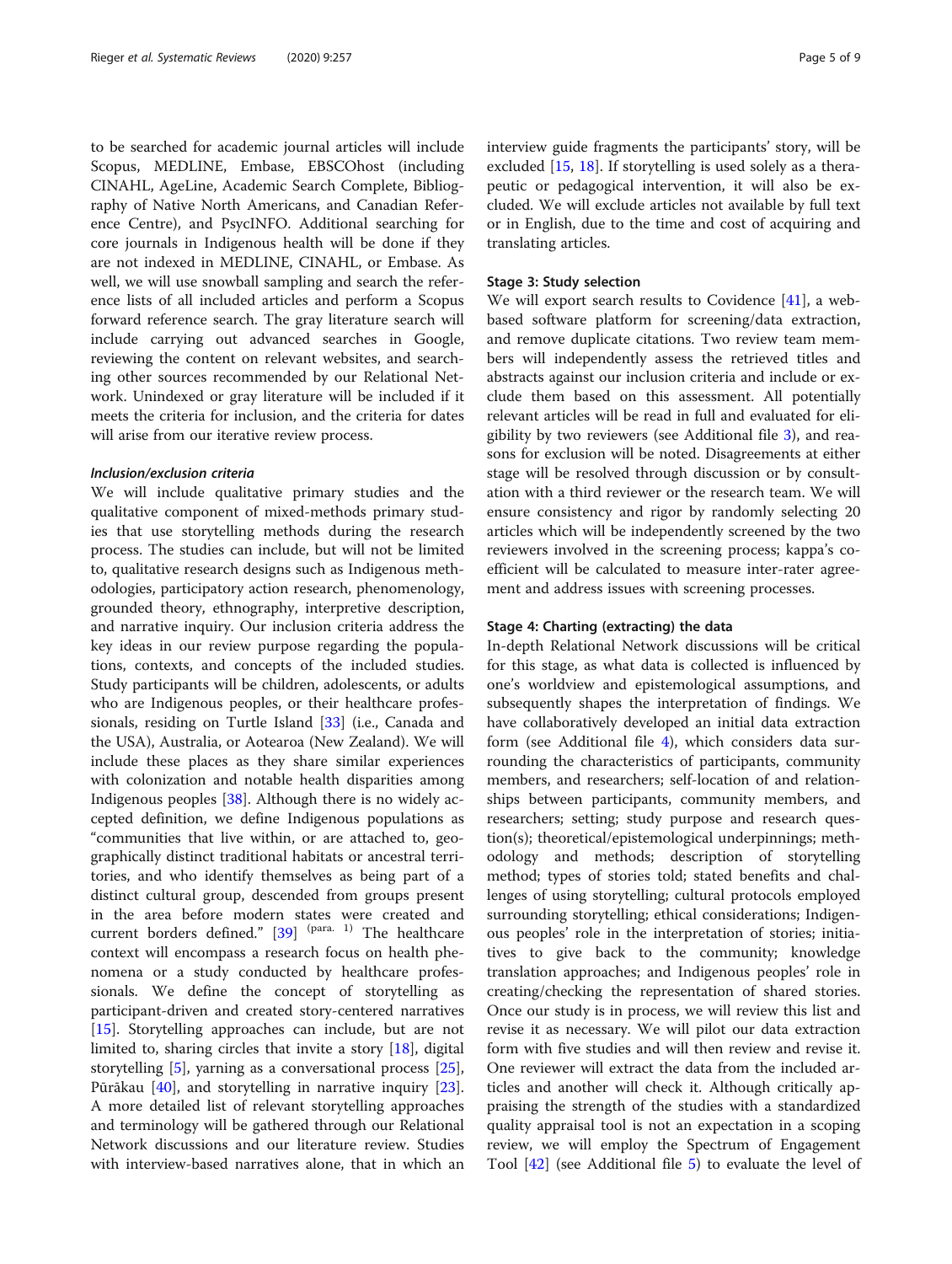engagement with Indigenous peoples in the included research articles.

Stage 5: Collating, summarizing, and reporting the results To collate and summarize the data, we will engage in an iterative data analysis process. First, we will describe our included studies (e.g., description of settings and participants). This description will include identifying and cataloging the array of storytelling research methods. Two reviewers will independently conduct a thematic analysis of the extracted data to address research objectives one and two, and through an iterative team data analysis process, we will refine our findings. As part of this process, we will code and note patterns of exemplary practices of respectful approaches to storytelling and also notable omissions. Archibald's [\[4](#page-7-0)] storytelling ethical principles of respect, responsibility, reverence, and reciprocity will inform this analysis. We will also examine the Spectrum of Engagement [[42](#page-8-0)] assessments for all included studies. Finally, to address research objective three, our analysis will involve critically reflecting on (1) how storytelling has been used in Indigenous health research and (2) how it could be used in future studies. We will co-create a framework with strategies to guide the respectful use of storytelling as a method in Indigenous health research involving Indigenous and non-Indigenous peoples.

Our reporting of findings will encompass integrated knowledge translation and end-of-grant dissemination [[43\]](#page-8-0). Congruent with integrated knowledge translation, academic researchers and knowledge users will work collaboratively throughout the research process in our Relational Network (as outlined below) and seek guidance from a stakeholder advisory group comprised of representatives from key community organizations. We will meet once with the advisory group to introduce the work and garner their input into our review, and once near the completion of the review to plan dissemination strategies and future research. This inclusion of knowledge users and stakeholders in the research process will increase the relevance of findings, inform effective dissemination strategies, and move the findings into practice. Our end-of-grant plan will be multi-faceted and effectively communicate results to a range of knowledge users to impact practice and policy. An important focus will be sharing our findings with Indigenous groups with whom we have relational connections. Our plan includes conventional approaches, such as local, national, and international presentations and publishing the review findings and resulting framework in open-access journals, as well as innovative, creative knowledge translation activities. For instance, to share our research findings online and in presentations, we will create a short video to share findings in an engaging, accessible manner with

the public, practitioners, policy-makers, and academics [[26,](#page-8-0) [27\]](#page-8-0). In addition, we will develop a visual infographic which will be used to disseminate our framework for respectful use of storytelling in Indigenous health research in presentations, publications, and within social media (e.g., Twitter).

#### Stage 6: Gathering with our relations

Foundational to this work is establishing respectful and authentic relationships within our diverse team so that we can engage and learn from each other. While the sixth stage of a scoping review typically involves consulting stakeholders, our participatory and patient-engaged approach has woven these processes throughout stages 1 through 5. To facilitate meaningful Relational Network engagement and discussions in each stage of the scoping review, we will use numerous strategies. We will engage in an Indigenous ceremony to launch the project and plan to hold four gatherings throughout the project. These days will include a talking circle in the morning with our Elders, patients, healthcare professionals, and healthcare administrators, a lunchtime feast for all team members, and a 2-h meeting with the academic research team in the afternoon. If an Elder, patient, healthcare provider, or administrator wishes to come to the afternoon meeting, they will be welcome to do so. Before the gatherings, we will seek guidance from an Elder to develop the agenda and appropriate protocols.

The morning meetings will be facilitated by an Elder and an academic research team member and be planned so that these discussions guide and inform the scoping review during key stages. An Elder will begin the gatherings with an invocation and welcome. At each meeting, we will hold a talking circle about storytelling (e.g., the meaning of storytelling, team members' experiences with storytelling, the language used in relation to storytelling, cultural protocols surrounding storytelling) as well as focus on specific components of the scoping review. The first gathering will focus on refining the scoping review objectives and developing the search strategy (stages 1 and 2). There will also be an orientation session for patients about their crucial role in this work. The second gathering will focus on refining the search strategy and identification of relevant studies and creating the data extraction form (stages 2, 3, and 4). The third gathering will focus on reviewing the extracted data to date, refining the data extraction process, and discussing the preliminary review results and interpretation of findings (stages 4 and 5). The fourth gathering will focus on discussing the review results and interpretation, imagining how storytelling could be used in future research work based on patient-oriented priorities, co-creating a framework for the respectful use of storytelling in Indigenous health research, and planning the dissemination of our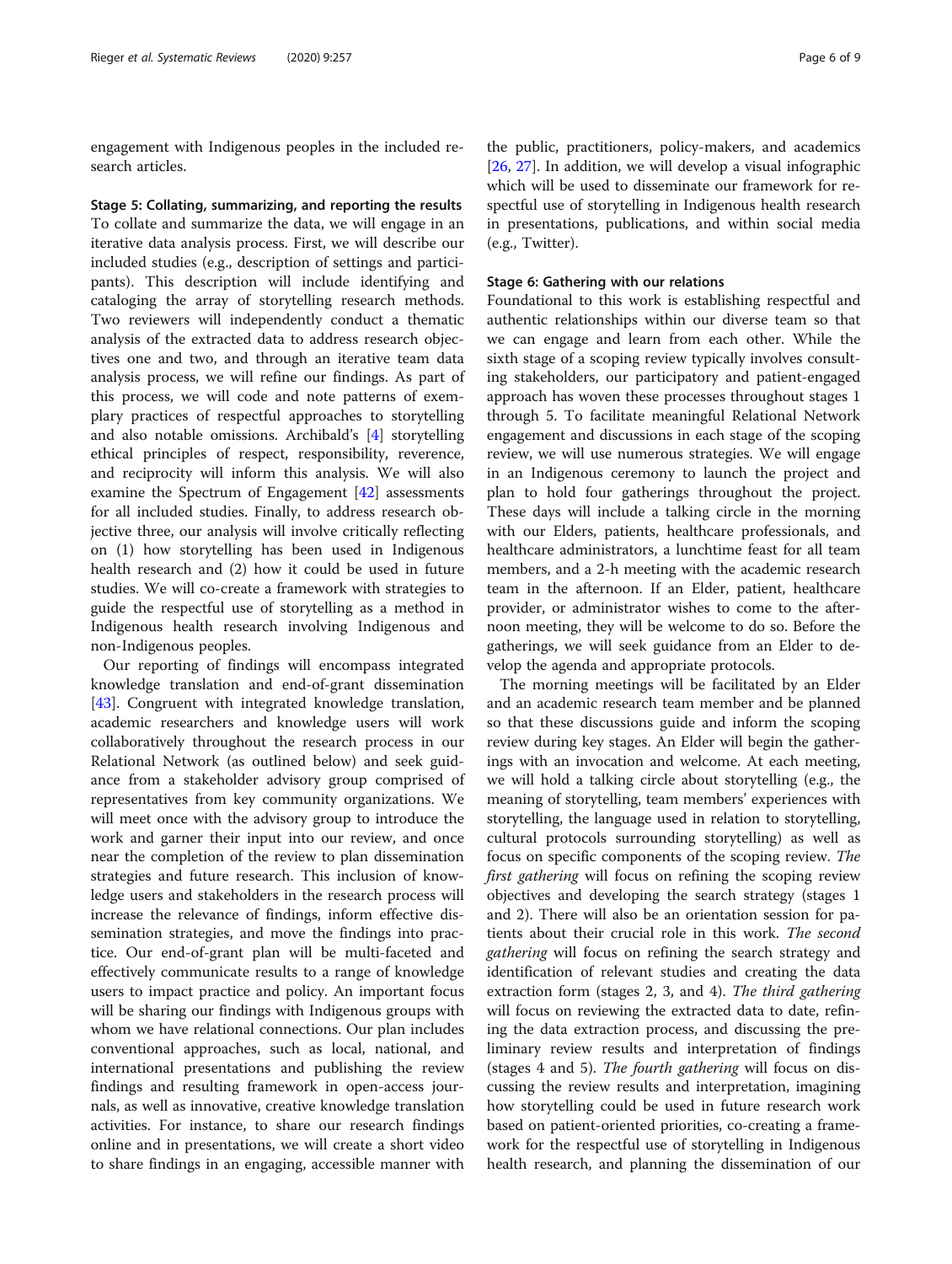work (stage 5). The afternoon meetings will focus on the scoping review procedures and updates and will provide an opportunity to elicit input from the academic research team members regarding the review work. If a team member is not able to attend in-person, or we are not able to meet in-person due to the COVID-19 pandemic, we will arrange to meet by video or plan individual phone/in-person meetings. In addition, the principal applicant will send regular email updates to the team and meet one-on-one as desired.

#### Ethical considerations

We recognize and respect the principles of Indigenous ownership, control, access, and possession of research as crucial to self-determination and doing ethical research [[44,](#page-8-0) [45](#page-8-0)]. Our team has employed a shared governance model by creating the Relational Network, and these team members have been involved in planning this study and will be involved in all stages of the research described earlier. Our diverse team will guide the dissemination of this work, with a focus on sharing the findings and the framework freely with Indigenous communities and organizations. We will develop accessible knowledge translation strategies such as a short video, a visual infographic, and open-access publications, which can be easily accessed and shared by Indigenous groups and partners. Of note, we will be identifying and analyzing accessible pre-existing research reports and will not be recruiting new study participants, collecting new data, or presenting primary research findings, and thus, a research ethics board approval is not required. We anticipate that the appropriate ethics review boards will have approved all included studies and will document this on the data extraction form.

#### **Discussion**

There has been an exploitative history of research with, on, and for Indigenous peoples, with an accompanying cry for the decolonization of health research [[12\]](#page-7-0). Given the importance of storytelling for Indigenous peoples and the need for respectful research approaches, there is a clear need to elevate storytelling as a research method and to provide guidance on respectful ways to use storytelling when conducting research with teams of Indigenous and non-Indigenous peoples. A research team with a synergistic and broad mix of substantive, methodological, and experiential expertise will conduct this critical participatory scoping review on storytelling as a method in Indigenous health research, which will (1) develop a deeper understanding of the extent, range, and nature of storytelling as an Indigenous health research method; (2) uncover and challenge colonial ideas within this body of health research; and (3) propose guidance for the respectful use of storytelling in research [\[10](#page-7-0)]. Any amendments to this protocol made when conducting the review will be noted in the master protocol document and reported and explained in the final review report.

There are several potential operational issues and limitations of this review. As this is a participatory, scoping review which is being launched amid a global pandemic, public health guidelines will need to be taken into consideration and plans to gather may need to be adapted accordingly. To mitigate a negative impact on our review findings, we will consult with our Elders for guidance regarding how to best gather together and engage in Indigenous ceremony if we need to adapt our plans. As well, several review team members have a history of working effectively together to navigate research challenges. Another challenge will be in determining how the term "storytelling" is being used in the retrieved articles, as qualitative researchers frequently use the words "stories," "story," or "narrative" to describe a semi-structured interview which does not involve a storytelling method. We will discuss this as a team and determine how to apply our inclusion criteria in these situations. Limitations related to the source of evidence include the possibility of missed studies due to unclear indexing of articles. To decrease the chance of omissions occurring, we have an Indigenous Health Liaison Librarian on our research team who will guide the literature search. We are also excluding articles not published in English, due to feasibility, but may miss some meaningful storytelling studies because of this decision. Lastly, consistent with scoping review procedures, our purpose is not to conduct formal quality appraisals. Thus, our insights regarding the overall quality of the included articles will be limited to descriptions of noted variations. However, we have decided to formally assess one important quality indicator which strongly aligns with our review purpose, that of the level of engagement with Indigenous peoples in the research project, which will be measured with the Spectrum of Engagement Tool [[42](#page-8-0)].

Our scoping review protocol also has significant strengths. Collaborating with Elders, Indigenous patients, administrators, and healthcare professionals will result in a particularly rich and nuanced understanding of this decolonizing research method and will create spaces for diverse voices to inform healthcare research and practices [\[29](#page-8-0), [30\]](#page-8-0). The non-Indigenous team members will also have rich opportunities to learn about Indigenous ways of knowing and being from Indigenous team members. Partnerships developed amongst patients, health-care professionals, policymakers, and Indigenous and non-Indigenous researchers, along with our review findings, will serve as essential precursors to future research projects employing storytelling as a decolonizing and patient-oriented research method. Consistent with a two-eyed seeing approach [\[29,](#page-8-0) [30](#page-8-0)], our ultimate goal is advancing evidence which meaningfully includes Indigenous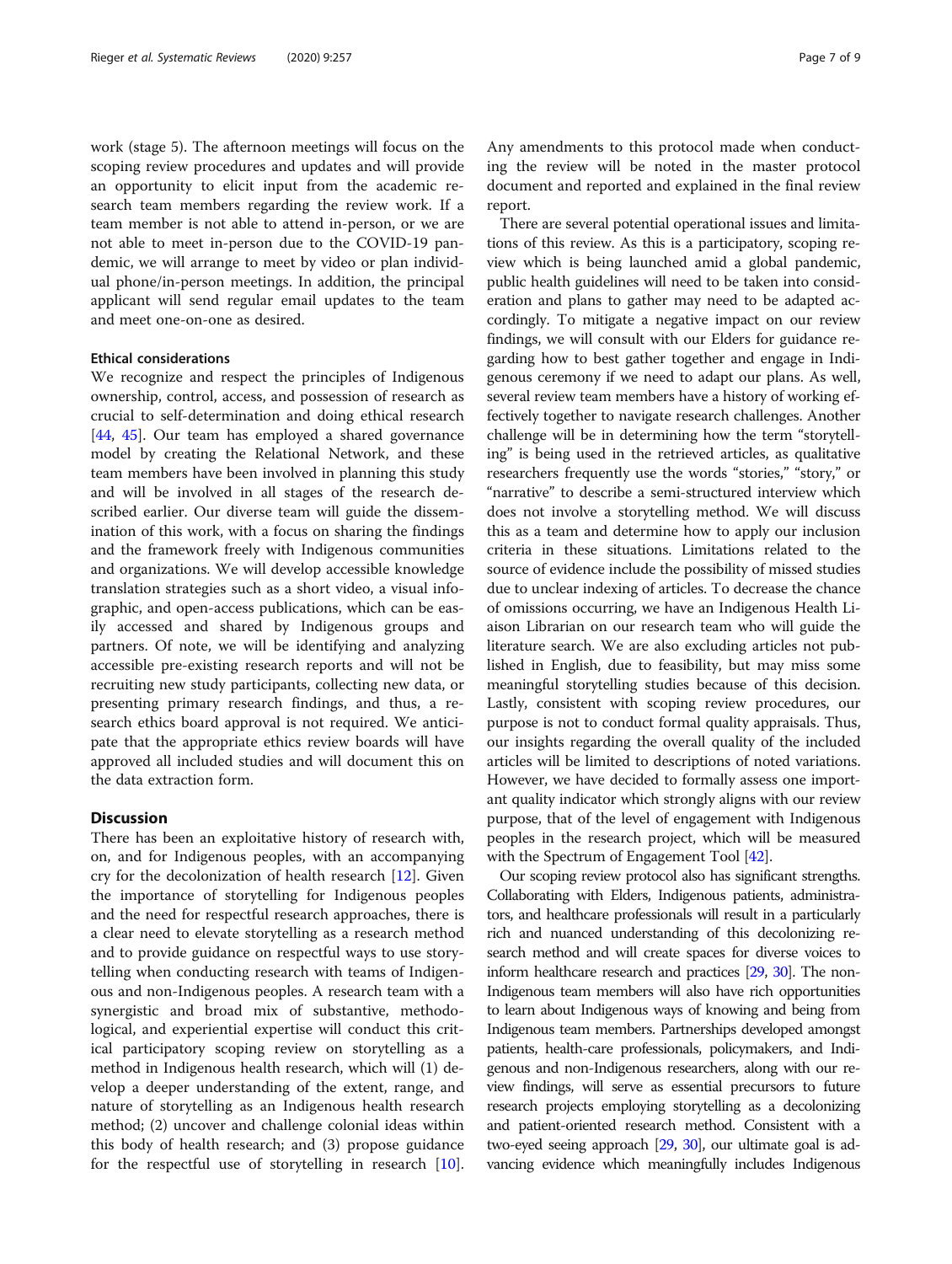<span id="page-7-0"></span>perspectives, practices, and priorities into the Canadian healthcare systems to impact health and wellbeing and benefit Indigenous communities. Paying careful attention to how this knowledge is elucidated and where it is grounded is critical to pursuing this worthy goal.

#### Supplementary information

Supplementary information accompanies this paper at [https://doi.org/10.](https://doi.org/10.1186/s13643-020-01503-6) [1186/s13643-020-01503-6](https://doi.org/10.1186/s13643-020-01503-6).

Additional file 1. PRISMA-P 2015 Checklist Additional file 2. Search Strategy for MEDLINE.

Additional file 3. Verification of Eligibility Form.

Additional file 4. Data Extraction Form.

Additional file 5. Spectrum of Engagement Tool [42].

#### Abbreviations

PRISMA-ScR: Preferred Reporting Items for Systematic Reviews and Meta-Analyses extension for Scoping Reviews Checklist; COVID-19: Coronavirus disease of 2019

#### Acknowledgements

The authors would like to acknowledge the Manitoba Centre for Nursing and Health Research for their support with our grant application and the Ongomiizwin Research for their research navigation support. We would also like to thank our collaborators, Dr. Catherine Cook and Michael Edwards, MSW, RSW, Janell Melenchuk, and Allison Wiens, RN, BN from CancerCare Manitoba.

#### Authors' contributions

All authors contributed to the conception and/or development of this protocol. KR, TH, JL, and AS drafted the manuscript. The authors received and approved the submission of the manuscript.

#### Authors' information

Not applicable.

#### Funding

This research is supported by a Canadian Institutes of Health Research Catalyst Grant.

#### Availability of data and materials

Not applicable.

Ethics approval and consent to participate Not applicable.

#### Consent for publication

Not applicable.

#### Competing interests

The authors declare that they have no competing interests.

#### Author details

<sup>1</sup>School of Nursing, Trinity Western University, Langley, Canada. <sup>2</sup>Lakota First Nation; Professional and French Language Services, Manitoba Teachers Society, Winnipeg, Canada. <sup>3</sup>Faculty of Social Work, University of Manitoba, Winnipeg, Canada. <sup>4</sup>Max Rady College of Medicine, Rady Faculty of Health Sciences, University of Manitoba, Northern Connections Medical Center, Winnipeg, Canada. <sup>5</sup>Department of Family Medicine, Rady Faculty of Health Sciences, University of Manitoba, Winnipeg, Canada. <sup>6</sup>Sagkeeng First Nation, Canada. <sup>7</sup>Ojibways of Onigaming First Nation, Canada. <sup>8</sup>Interlake Reserves Tribal Council, Headingley, Canada. <sup>9</sup>College of Nursing, Rady Faculty of Health Sciences, University of Manitoba, Winnipeg, Canada. <sup>10</sup>Pimicikamak First Nation, Canada. <sup>11</sup>College of Nursing, Rady Faculty of Health Sciences, University of Manitoba, Winnipeg, Canada. 12Nisichawayasihk Cree Nation, Canada. <sup>13</sup>Northern Health Region, Flin Flon, Manitoba, Canada. <sup>14</sup>Neil John

# Received: 28 May 2020 Accepted: 12 October 2020

#### References

1. Prior D. Decolonising research: a shift toward reconciliation. Nurs Inq. 2007; 14(2):162–8.

Rady Faculty of Health Sciences, University of Manitoba, Winnipeg, Canada.

- 2. Canadian Institutes of Health Research, Natural Sciences and Engineering Research Council of Canada, and Social Sciences and Humanities Research Council of Canada. Tri-council policy statement: ethical conduct for research involving humans. In TCPS2 2014. Ottawa: Interagency Secretariat on Research Ethics. 2014. [http://www.pre.ethics.gc.ca/eng/policy-politique/](http://www.pre.ethics.gc.ca/eng/policy-politique/initiatives/tcps2-eptc2/Default/) [initiatives/tcps2-eptc2/Default/](http://www.pre.ethics.gc.ca/eng/policy-politique/initiatives/tcps2-eptc2/Default/).
- 3. Canadian Institutes of Health Research, Natural Sciences and Engineering Research Council of Canada, and Social Sciences and Humanities Research Council. Tricouncil policy statement: ethical conduct for research involving humans. In TCPS2 2018. Ottawa: Secretariat on Responsible Conduct of Research. 2018. [http://www.](http://www.pre.ethics.gc.ca/eng/policy-politique_tcps2-eptc2_2018.html) [pre.ethics.gc.ca/eng/policy-politique\\_tcps2-eptc2\\_2018.html.](http://www.pre.ethics.gc.ca/eng/policy-politique_tcps2-eptc2_2018.html)
- 4. Archibald J, Lee-Morgan J, De Santolo J. Decolonizing research: Indigenous storywork as methodology. London: Zed Books; 2019.
- 5. Fontaine LS, Wood S, Forbes L, Schultz ASH. Listening to First Nations women' expressions of heart health: mite achimowin digital storytelling study. Int J Circumpolar Health. 2019;78(1):1630233.
- 6. Bassett R, McGibbon E. A critical participatory and collaborative method for scoping the literature. Qual Quant. 2013;47(6):3249–59.
- 7. Arksey H, O'Malley L. Scoping studies: towards a methodological framework. Int J Soc Res Methodol. 2005;8(1):19–32.
- 8. Truth and Reconciliation Commission of Canada. Truth and Reconciliation Commission of Canada: calls to action. Winnipeg: Truth and Reconciliation Commission of Canada; 2015.
- National Inquiry into Missing and Murdered Indigenous Women and Girls. Reclaiming power and place: executive summary of the final report. 2019. [https://www.mmiwg-ffada.ca/final-report/.](https://www.mmiwg-ffada.ca/final-report/)
- 10. Chambers L, Jackson R, Worthington C, Wilson CL, Tharao W, Greenspan NR, et al. Decolonizing scoping review methodologies for literature with, for, and by Indigenous peoples and the African diaspora: dialoguing with the tensions. Qual Health Res. 2018;28(2):175–88.
- 11. Smith LT. Decolonizing methodologies: research and Indigenous peoples. 2nd ed. London: Zed Books; 2012.
- 12. Hyett S, Marjerrison S, Gabel C. Improving health research among Indigenous peoples in Canada. CMAJ. 2018;190(20):E616–21.
- 13. Reimer-Kirkham S, Anderson J. Postcolonial nursing scholarship: from epistemology to method. ANS Adv Nurs Sci. 2002;25(1):1–17.
- 14. Thorne S. Genocide by a million paper cuts. Nurs Inq. 2019;26(3):e12314.
- 15. Cunsolo Willox A, Harper SL, Edge V. Storytelling in a digital age: digital storytelling as an emerging narrative method for preserving and promoting Indigenous oral wisdom. Qual Res. 2012;13(2):127–47.
- 16. Iseke J. Indigenous storytelling as research. Int Rev Qual Res. 2013;6(4):559–77.
- 17. Caxaj CS. Indigenous storytelling and participatory action research: allies toward decolonization? Reflections from the peoples' international health tribunal. Glob Qual Nurs Res. 2015;2:2333393615580764.
- 18. Kovach M. Indigenous methodologies: characteristics, conversations, and contexts. Toronto: University of Toronto Press, Scholarly Publishing Division; 2010.
- 19. Rieger KL, Chernomas WM, McMillan DE, Morin FL. The arts as a catalyst for learning with undergraduate nursing students: findings from a constructivist grounded theory study. Arts Health. 2019:1–20.
- 20. Rieger KL, Schultz ASH. Exploring arts-based knowledge translation: sharing research findings through performing the patterns, rehearsing the results, staging the synthesis. Worldviews on Evid Based Nurs. 2014;11(2):133–9.
- 21. Rieger KL, Chernomas WM. Arts-based learning: Analysis of the concept for nursing education. Int J Nurs Educ Scholarsh. 2013;10(1):53–62.
- 22. Bird S, Wiles JL, Okalik L, Kilabuk J, Egeland GM. Methodological consideration of story telling in qualitative research involving Indigenous peoples. Glob Health Promot. 2009;16(4):16–26.